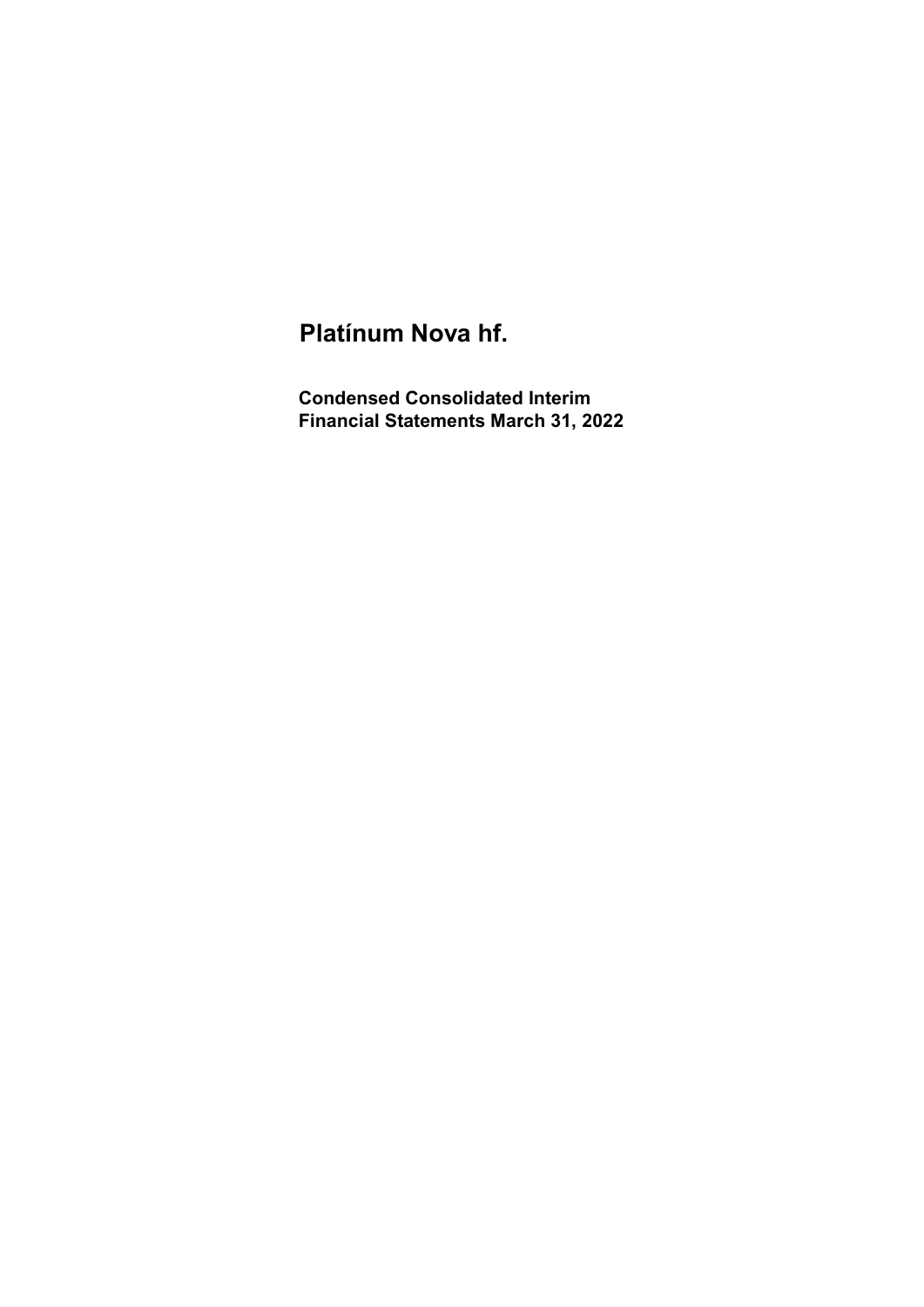### Contents pg.

| Condensed Consolidated Statement of Profit and Loss |          |
|-----------------------------------------------------|----------|
|                                                     |          |
|                                                     | $4 - 5$  |
|                                                     | 6        |
|                                                     | <b>7</b> |
|                                                     | $8 - 9$  |

Platínum Nova hf. Reg. no. 620916-0560 Lágmúli 9, 108 Reykjavík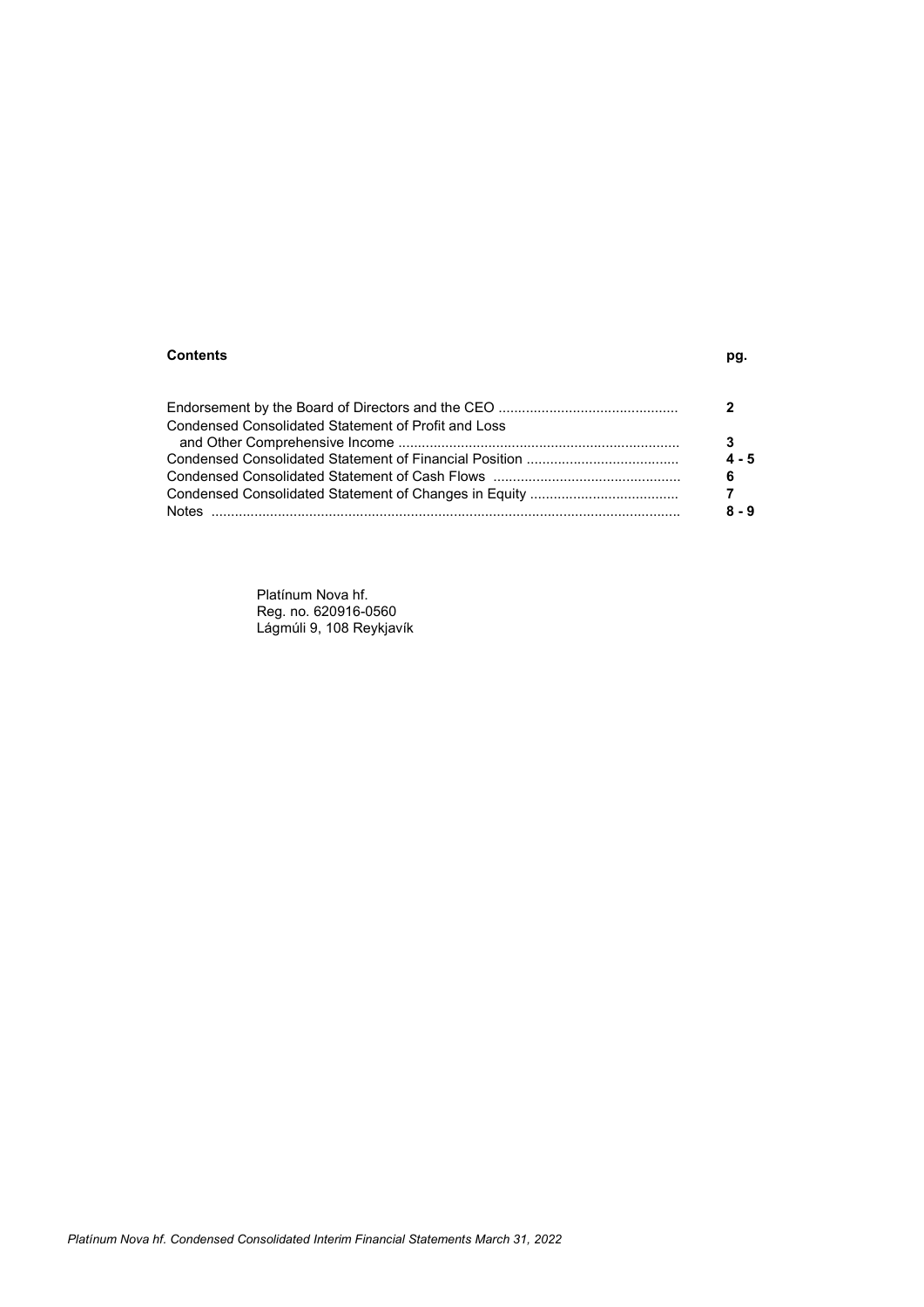### Endorsement by the Board of Directors and the CEO

Platinum Nova hf is the parent company of Nova hf. These Condensed Consolidated Interim Financial Statements comprise the Condensed Consolidated Interim Financial Statements of Platinum Nova hf (the Company) and its subsidiary together referred to as the "Group".

According to the Condensed Consolidated Interim Statement of Comprehensive Income total revenue for the period January to March 2022 amounted to ISK 2.972,1 million. EBITDA was ISK 815,9 million and profit for the period January to March 2022 was ISK 90 million. Equity at end of the period amounted to ISK 5.226,7 million, according to the Condensed Consolidated Interim Statement of Financial Position, and the equity ratio was 23,9%. Reference is made to the Condensed Consolidated Interim statement of Changes in Equity regarding information on changes in equity during the period.

#### Statement by the Board of Directors and the CEO

According to our best knowledge, it is our opinion that the Condensed Consolidated Interim Financial Statements give a true and fair view of the Condensed Consolidated Financial Performance of the Group for the period January to March 2022, its assets, liabilities and Condensed Consolidated Financial Position as at 31 March 2022 and its Condensed Consolidated cash flows for the period January to March 2022. Furthermore, it is our opinion that the Condensed Consolidated Financial Statements and the report of the Board of Directors and the CEO contain a clear overview of developments and results in the Group's operations, its position and describe the main risk factors and uncertainties facing the Group.

The Board of Directors and the CEO hereby confirm the Condensed Consolidated Interim Financial Statements for the period January to March 2022 by means of their signatures.

Reykjavík, 26. May 2022

Board of Directors

Hugh Short

Board member **Hrund Rudolfsdóttir** Kevin Payne

Board member Tina Pidgeon

> Margrét Tryggvadóttir Managing Director (CEO):

Chairman Board member Jón Óttar Birgisson

Board member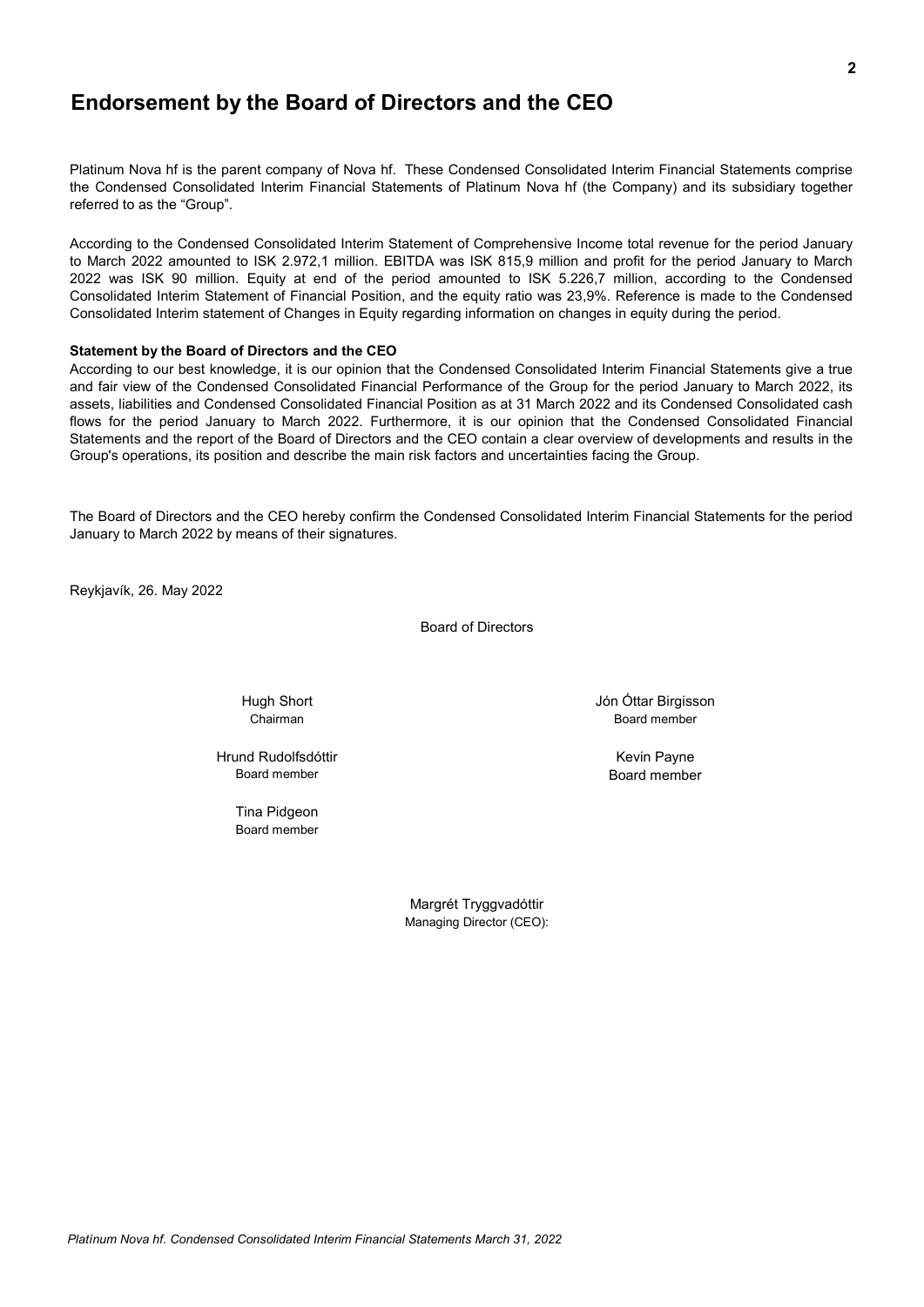## Condensed Consolidated Statement of Profit or Loss and Other Comprehensive Income

|                                           | <b>Note</b> | January - March<br>2022 | January - March<br>2021 |
|-------------------------------------------|-------------|-------------------------|-------------------------|
| <b>Operating revenues</b>                 |             |                         |                         |
|                                           | 3           | 2.936.040               | 2.761.574               |
|                                           |             | 36.025                  | 26.789                  |
|                                           |             | 2.972.065               | 2.788.363               |
| <b>Operating expenses</b>                 |             |                         |                         |
|                                           |             | 1.513.960               | 1.504.570               |
|                                           |             | 426.535                 | 390.738                 |
|                                           |             | 215.699                 | 181.072                 |
|                                           |             | 2.156.194               | 2.076.380               |
|                                           |             | 815.871                 | 711.983                 |
|                                           |             | (470.114)               | (507.121)               |
| <b>Results from operating activities</b>  |             | 345.757                 | 204.862                 |
| Finance income and (expenses):            |             |                         |                         |
|                                           |             | 25.383                  | 14.294                  |
|                                           | 4           | (263.262)               | (99.739)                |
|                                           |             | 6.391                   | 4.571                   |
|                                           |             | (231.488)               | (80.874)                |
|                                           |             | 0                       | 250.331                 |
| Profit before income tax                  |             | 114.269                 | 374.319                 |
|                                           |             | (24.226)                | (22.934)                |
| Total comprehensive income for the period |             | 90.043                  | 351.385                 |
| Profit for the year attributable to:      |             |                         |                         |
|                                           |             | 90.043                  | 351.385                 |
|                                           |             | 0                       | 0                       |
|                                           |             | 90.043                  | 351.385                 |
|                                           |             |                         |                         |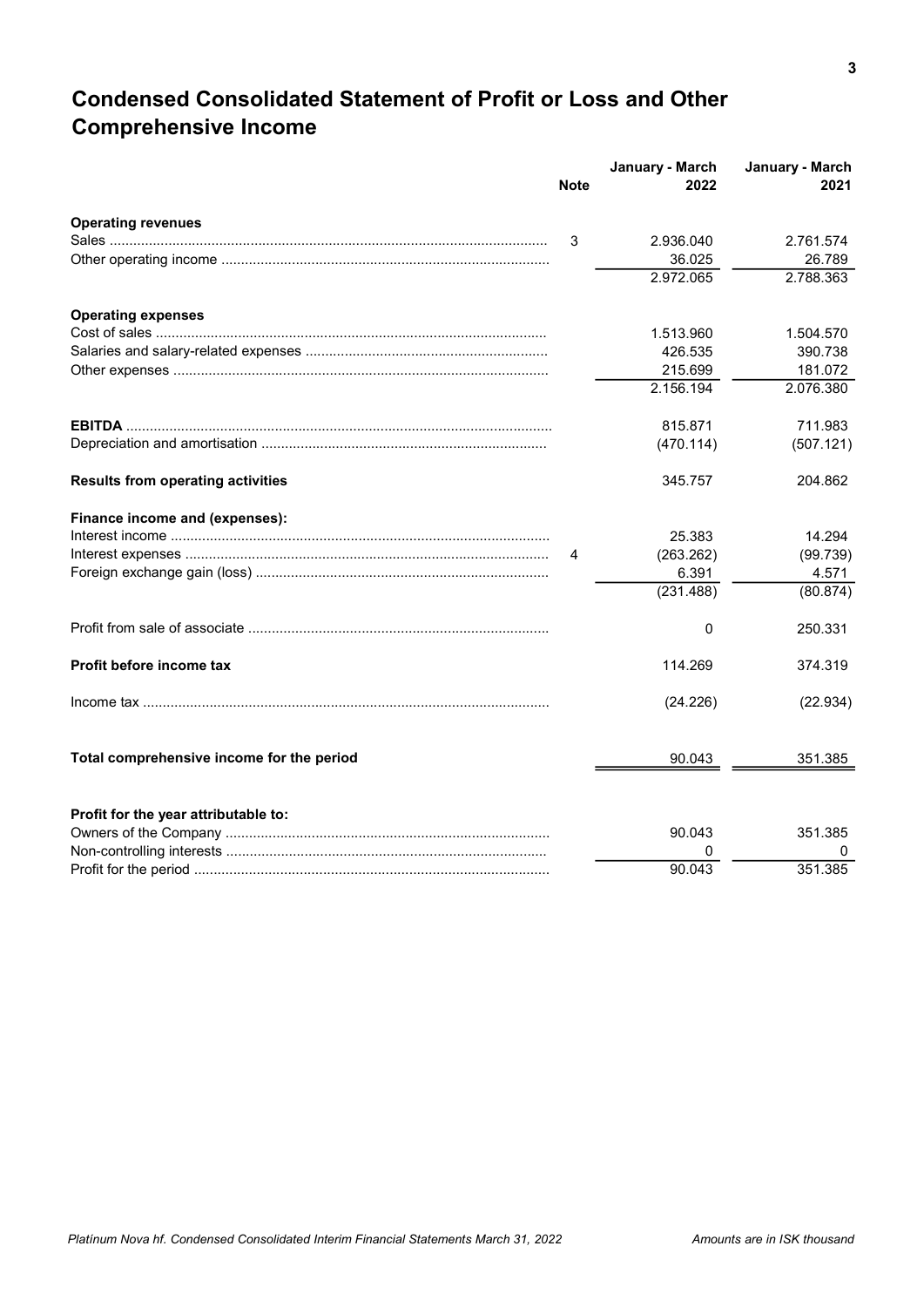# Condensed Consolidated Statement of Financial Position

| <b>Assets</b><br><b>Non-current assets</b><br>10.048.985<br>10.048.985<br>1.780.643<br>1.827.904<br>3.529.409<br>3.596.168<br>3.326.205<br>3.268.717<br>2.596<br>2.596<br>416.538<br>403.698<br>19.104.376<br>19.148.068<br><b>Current assets</b><br>473.398<br>389.434<br>1.044.223<br>1.065.660<br>336.691<br>1.541.391<br>892.125<br>2.178.878<br>2.767.874<br>5.153.926<br>21.872.250<br>24.301.994<br><b>Total assets</b> | <b>Note</b> | 31 March<br>2022 | 31 December<br>2021 |
|--------------------------------------------------------------------------------------------------------------------------------------------------------------------------------------------------------------------------------------------------------------------------------------------------------------------------------------------------------------------------------------------------------------------------------|-------------|------------------|---------------------|
|                                                                                                                                                                                                                                                                                                                                                                                                                                |             |                  |                     |
|                                                                                                                                                                                                                                                                                                                                                                                                                                |             |                  |                     |
|                                                                                                                                                                                                                                                                                                                                                                                                                                |             |                  |                     |
|                                                                                                                                                                                                                                                                                                                                                                                                                                |             |                  |                     |
|                                                                                                                                                                                                                                                                                                                                                                                                                                |             |                  |                     |
|                                                                                                                                                                                                                                                                                                                                                                                                                                |             |                  |                     |
|                                                                                                                                                                                                                                                                                                                                                                                                                                |             |                  |                     |
|                                                                                                                                                                                                                                                                                                                                                                                                                                |             |                  |                     |
|                                                                                                                                                                                                                                                                                                                                                                                                                                |             |                  |                     |
|                                                                                                                                                                                                                                                                                                                                                                                                                                |             |                  |                     |
|                                                                                                                                                                                                                                                                                                                                                                                                                                |             |                  |                     |
|                                                                                                                                                                                                                                                                                                                                                                                                                                |             |                  |                     |
|                                                                                                                                                                                                                                                                                                                                                                                                                                |             |                  |                     |
|                                                                                                                                                                                                                                                                                                                                                                                                                                |             |                  |                     |
|                                                                                                                                                                                                                                                                                                                                                                                                                                |             |                  |                     |
|                                                                                                                                                                                                                                                                                                                                                                                                                                |             |                  |                     |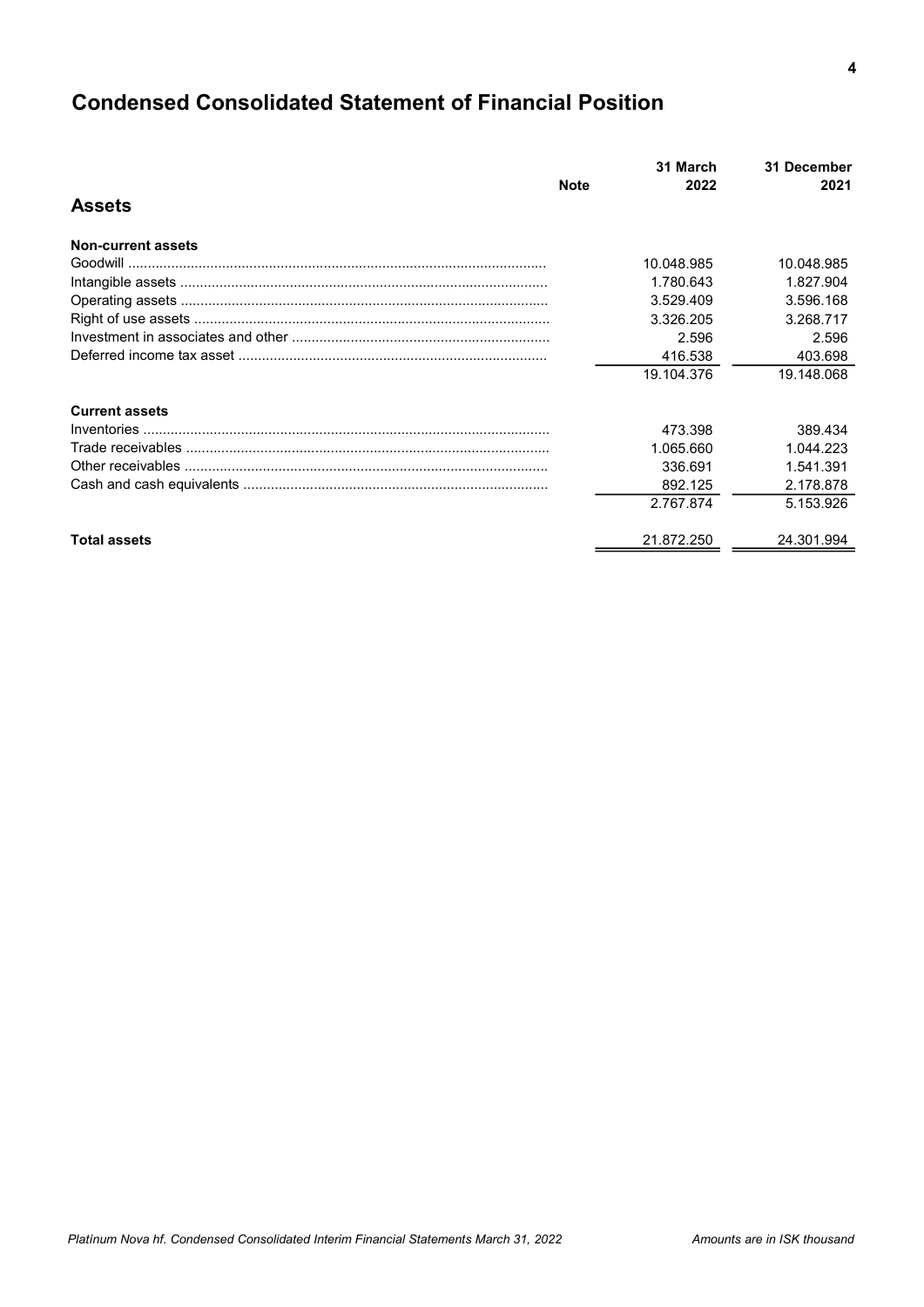# Condensed Consolidated Statement of Financial Position

|                                     |             | 31 March   | 31 December |
|-------------------------------------|-------------|------------|-------------|
|                                     | <b>Note</b> | 2022       | 2021        |
| <b>Equity and Liabilities</b>       |             |            |             |
| <b>Equity</b>                       |             |            |             |
|                                     |             | 3.132.346  | 3.132.346   |
|                                     |             | 1.162.376  | 1.162.376   |
|                                     |             | 931.940    | 841.897     |
|                                     |             | 5.226.662  | 5.136.619   |
| <b>Non-current liabilities</b>      |             |            |             |
|                                     |             | 5.685.296  | 6.737.880   |
|                                     |             | 5.285.334  | 5.223.124   |
|                                     |             | 2.521.338  | 2.498.859   |
|                                     |             | 13.491.968 | 14.459.863  |
| <b>Current liabilities</b>          |             |            |             |
|                                     |             | 226,406    | 346.720     |
|                                     |             | 580.975    | 765.170     |
|                                     |             | 1.268.742  | 1.288.162   |
|                                     |             | 175.992    | 169.267     |
|                                     |             | 841.769    | 2.073.564   |
|                                     |             | 59.736     | 62.629      |
|                                     |             | 3.153.620  | 4.705.512   |
| <b>Total liabilities</b>            |             | 16.645.588 | 19.165.375  |
| <b>Total equity and liabilities</b> |             | 21.872.250 | 24.301.994  |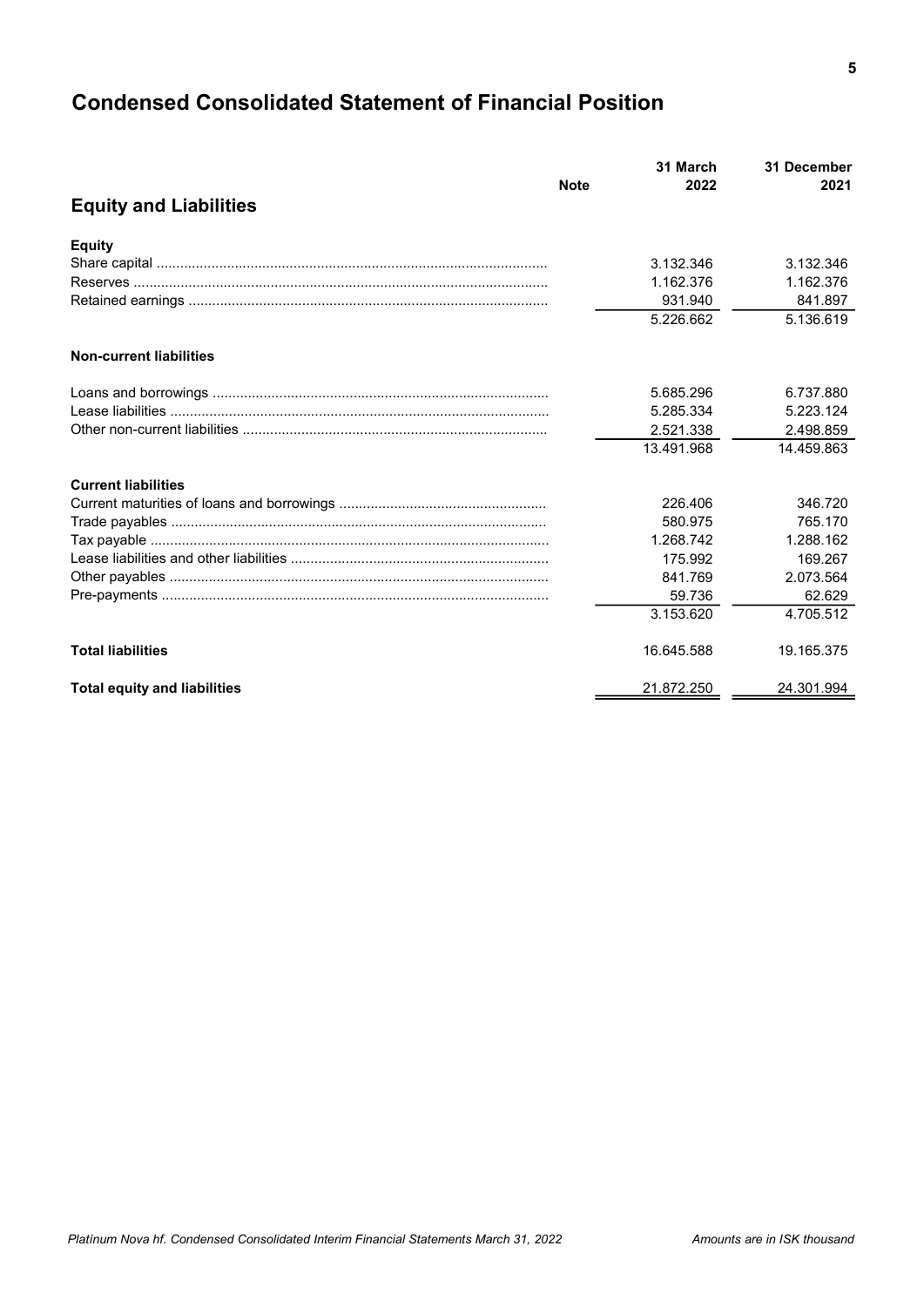# Condensed Consolidated Statement of Cash Flows

|                                                               | <b>Note</b> | January - March<br>2022 | January - March<br>2021 |
|---------------------------------------------------------------|-------------|-------------------------|-------------------------|
| Cash flows from operating activities                          |             |                         |                         |
|                                                               |             | 90.043                  | 351.385                 |
| Adjustments for:                                              |             |                         |                         |
|                                                               |             | 470.114                 | 507.121                 |
|                                                               |             | 24.226                  | 22.934                  |
|                                                               |             | 231.488                 | 80.874                  |
|                                                               |             | 815.871                 | 962.314                 |
| Changes in operating assets and liabilities:                  |             |                         |                         |
|                                                               |             | (83.964)                | (49.493)                |
|                                                               |             | (162.527)               | (28.245)                |
|                                                               |             | (99.574)                | (23.973)                |
|                                                               |             | (346.065)               | (101.711)               |
|                                                               |             | 25.383                  | 14.294                  |
|                                                               | 4           | (221.356)               | (99.641)                |
|                                                               |             | (42.327)                | (50.117)                |
| Net cash inflow from operating activities                     |             | 231.506                 | 725.139                 |
| Cash flows to investing activities                            |             |                         |                         |
|                                                               |             | (217.900)               | (346.607)               |
|                                                               |             | (74.816)                | (60.631)                |
|                                                               |             | 0                       | (5.213)                 |
|                                                               |             | (292.716)               | (412.451)               |
| Cash flows from financing activities                          |             |                         |                         |
|                                                               |             | (35.991)                | (28.680)                |
|                                                               |             | (9.738)                 | 0                       |
|                                                               |             | (1.179.898)             | (100.000)               |
|                                                               |             | (1.225.627)             | (128.680)               |
| (Decrease) increase in cash and cash equivalents              |             | (1.286.837)             | 184.008                 |
| Effect of foreign exchange rates on cash and cash equivalents |             | 84                      | 1.539                   |
| Cash and cash equivalents at the beginning of the year        |             | 2.178.878               | 195.461                 |
| Cash and cash equivalents at end of the period, 31 March      |             | 892.125                 | 381.008                 |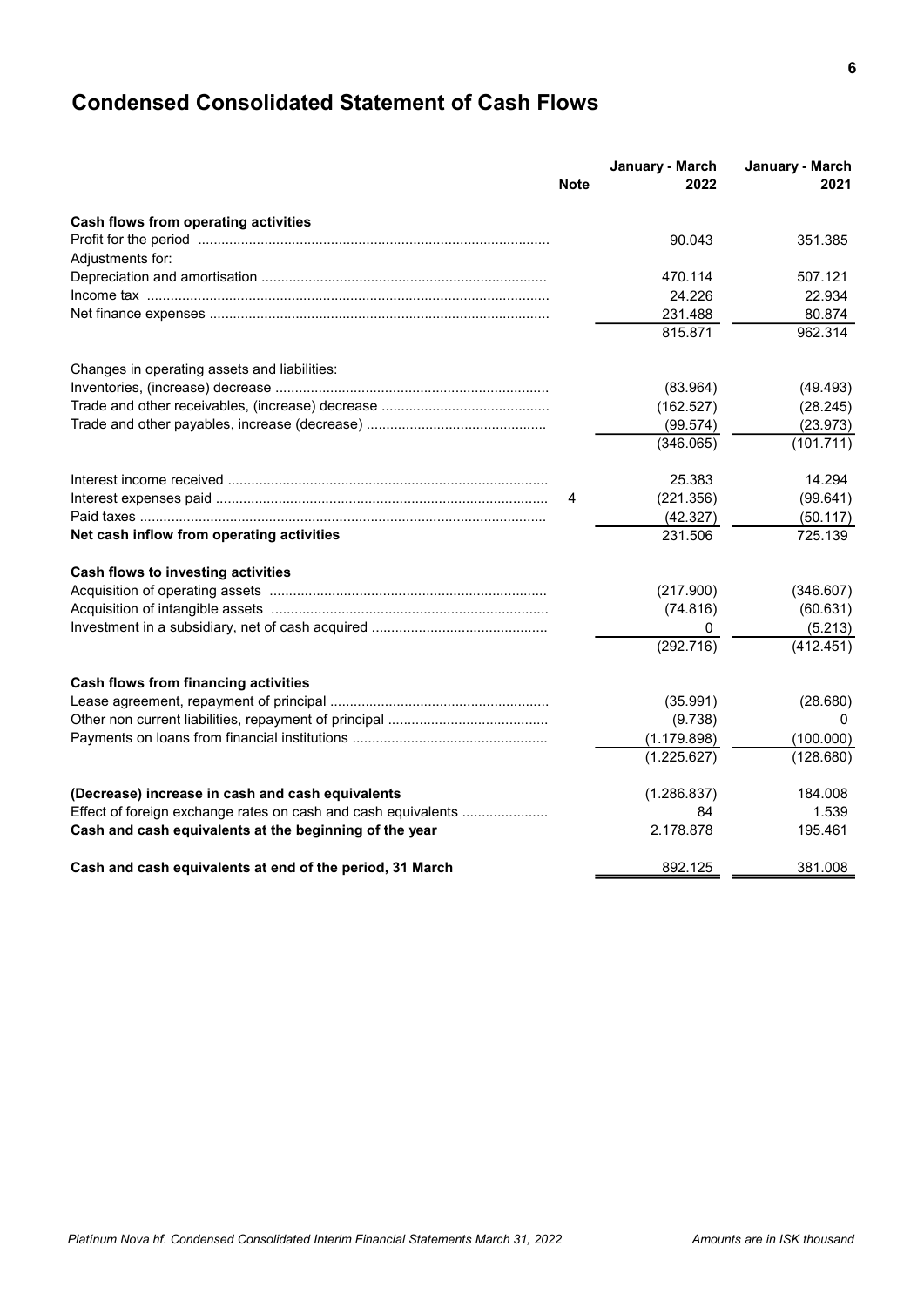## Condensed Consolidated Statement of Changes in Equity for the period ended 31 March 2022

|                                               | Retained      |           |           |              |  |
|-----------------------------------------------|---------------|-----------|-----------|--------------|--|
|                                               | Share capital | Reserves  | earnings  | Total        |  |
| <b>Balance at 1 January 2021</b>              | 8.253.594     | 114.909   | 698.782   | 9.067.285    |  |
|                                               |               |           | 52.490    | 52.490       |  |
| Revised Balance 1 January 2021                | 8.253.594     | 114.909   | 751.272   | 9.119.775    |  |
|                                               |               |           | 351.385   | 351.385      |  |
| Balance at 31 March / April 1, 2021           | 8.253.594     | 114.909   | 1.102.657 | 9.471.160    |  |
|                                               |               |           | 1.135.280 | 1.135.280    |  |
| Share of profit of subsidiary in              |               |           |           |              |  |
|                                               |               | 957.500   | (957.500) | <sup>0</sup> |  |
|                                               |               | 145.070   | (145.070) | O            |  |
| Recognition of share-based payments           |               | 173.304   |           | 173.304      |  |
|                                               | 556.875       |           |           | 556.875      |  |
|                                               | (5.678.123)   |           | (521.877) | (6.200.000)  |  |
|                                               |               | (228.407) | 228.407   | 0            |  |
| Balance at 31 December 2021 / January 1, 2022 | 3.132.346     | 1.162.376 | 841.897   | 5.136.618    |  |
| <b>Balance at 1 January 2022</b>              | 3.132.346     | 1.162.376 | 841.897   | 5.136.619    |  |
| Profit January to March 2022.                 |               |           | 90.043    | 90.043       |  |
| <b>Balance at 31 March 2022</b>               | 3.132.346     | 1.162.376 | 931.940   | 5.226.662    |  |
|                                               |               |           |           |              |  |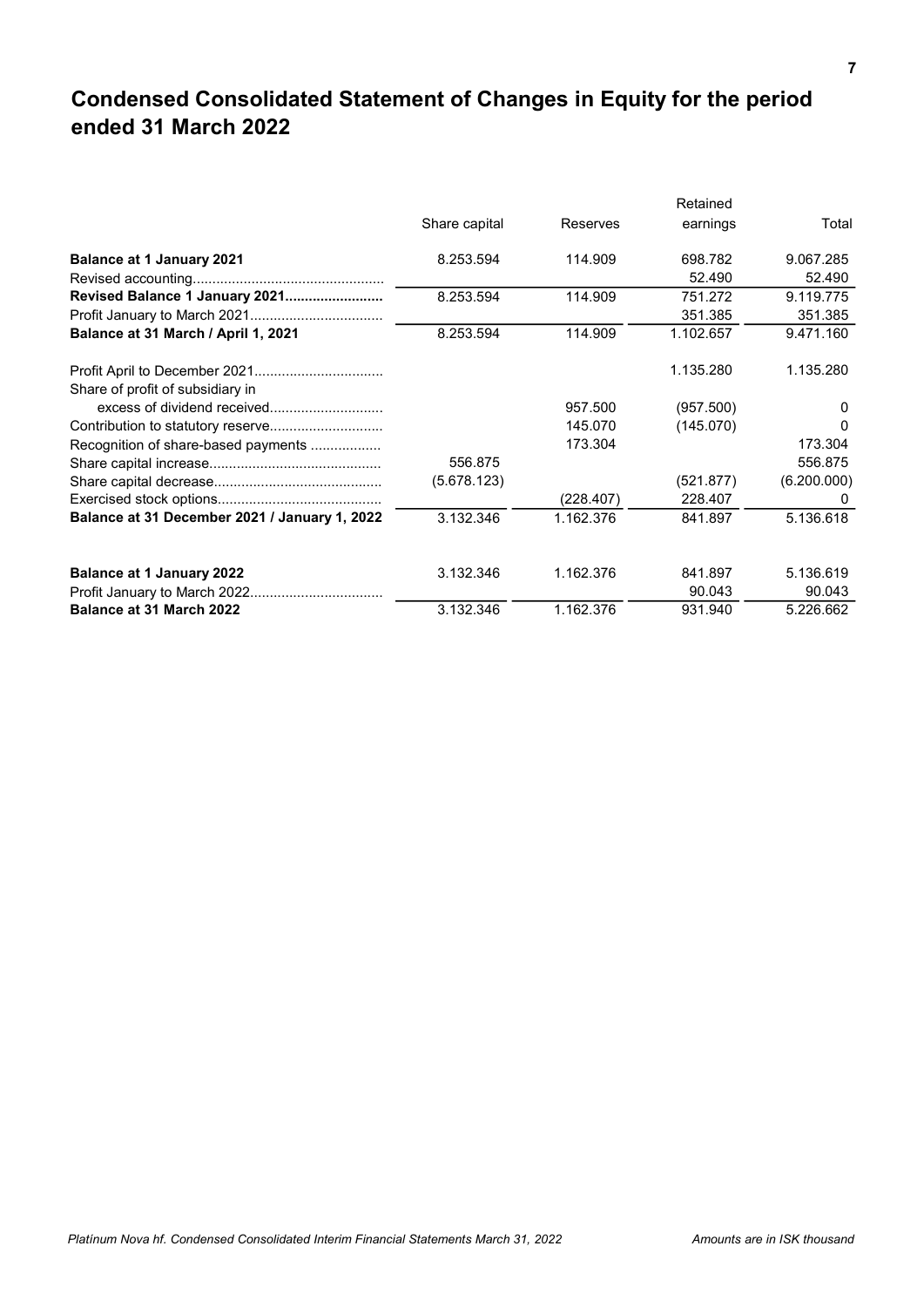## Notes to the Financial Statements

### Accounting principles

### 1.1 Reporting entity

Platinum Nova hf. (the "Company") is a company incorporated and domiciled in Iceland. The registered office of the Company is at Lágmúli 9 in Reykjavík, Iceland. The Condensed Consolidated Interim Financial Statements for the Company as at and for the year period ended 31 March 2022 comprise the Company and its subsidiary, Nova hf., together referred to as the "Group".

The Groups principal operations are telecommunications and related activities.

### 1.2 Basis of preparation

The main accounting policies used in preparing these financial statements are set out below. These methods were applied in a consistent manner in both years presented, unless otherwise stated.

Condensed Consolidated Interim Financial Statements of Platínum Nova hf. for the period January to March 2022 is prepared in accordance with the International Financial Reporting Standards on IAS 34 as approved by the European Union and additional requirements in the Annual Accounts Act. The Condensed Interim Financial Statements do not contain all the information required in the completed financial statements and should therefore be read in the light of the Consolidated Financial Statements for the year 2021.

The Condensed Consolidated Interim Financial Statements are presented in Icelandic Kronas (ISK) which is the Groups´s functional currency. All financial information presented in ISK has been rounded to the nearest thousand, unless otherwise indicated.

### 1.3 Important issues related to accounting estimates

The listing of assets and liabilities with respect to the next financial year is based on the Group's assessment. Such an assessment is constantly reviewed in the light of experience and other factors, such as future expectations, which are considered reasonable given the circumstances. Such an accounting estimate is, by its nature, seldom exactly in line with the actual result.

### 2. Revised accounting treatment of end-user equipment

Assets that previously were classified as Other Receivables on the Balance Sheet are now classified under Operating Assets according to IAS16. The numbers for the period January to March 2022 reflect the new treatment and comparative numbers have been adjusted. Effects on comparative Balance Sheet numbers can be seen in below table. Costs of those assets were previously expensed over estimated lifetime under Cost of sales on the Income Statement but are now depreciated over 3 years according to the new treatment. Effects in current period on Cost of sales are reduction by 39 m.kr. and increase in Depreciation by 19 m.kr.. Effects on the previously reported full year Income Statement numbers for 2021 will be outlined in the Annual Financial Statement for 2022.

| The effects on the Balance sheet comparative numbers are as follows: | Reported   |          | Revised                 |
|----------------------------------------------------------------------|------------|----------|-------------------------|
|                                                                      | 31.12.2021 | Revision | 31.12.2021              |
|                                                                      | 1.689.882  |          | $(148.491)$ $1.541.391$ |
|                                                                      | 3.359.218  | 236.950  | 3.596.168               |
|                                                                      | (753.438)  | (88.459) | (841.897)               |